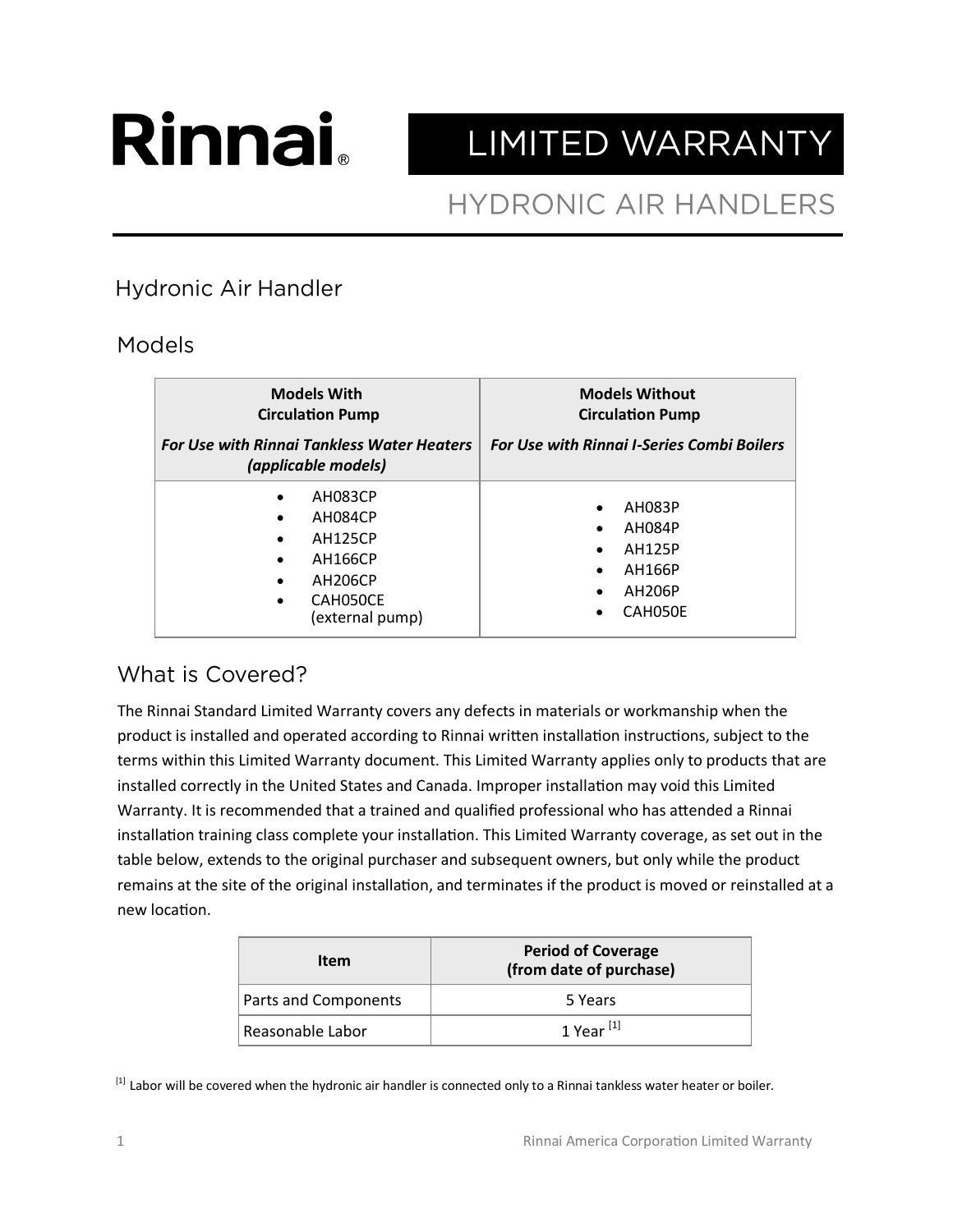#### What Will Rinnai Do?

Rinnai will repair or replace the covered product or any part or component that is defective in materials or workmanship as set forth in the above table. Rinnai will pay reasonable labor charges associated with the repair or replacement of any such part or component during the term of the labor warranty period. All repair parts must be genuine Rinnai parts. All repairs or replacements must be performed by a qualified professional who is properly trained to do the type of repair.

Replacement of the product may only be authorized by Rinnai at its sole discretion. Rinnai does not authorize any person or company to assume for it any obligation or liability in connection with the replacement of the product. If Rinnai determines that repair of a product is not possible, Rinnai may replace the product with a comparable product at Rinnai's sole discretion. The warranty claim for product parts and labor may be denied if a component or product returned to Rinnai is found to be free of defects in material or workmanship; damaged by improper installation, use or operation; or damaged during return shipping.

#### How To Obtain Service

For the name of a trained and qualified professional, please contact your place of purchase, visit the Rinnai website (www.rinnai.us), call Rinnai at 1-800-621-9419 or write to Rinnai at 103 International Drive, Peachtree City, Georgia 30269.

Proof of purchase is required to obtain warranty service. You may show proof of purchase with a dated sales receipt, or by registering within 30 days of purchasing the product. To register your Rinnai hydronic air handler, please visit www.rinnai.us*.* For those without internet access, please call 1-800-621-9419.

Receipt of registration by Rinnai will constitute proof-of-purchase for this product. Registration of product installed in new home construction may be verified with a copy of the closing papers provided by the initial home buyer. However, registration is not necessary in order to validate this Limited Warranty.

#### What Is Not Covered?

This Limited Warranty does not cover any failures or operating difficulties due to the following:

- Accident, abuse, or misuse
- Alteration of the product or any component part
- Misapplication of this product
- Improper installation (such as but not limited to)
	- − Product being installed in a corrosive environment
	- − Condensate damage
	- − Absence of a drain pan under the appliance
- Improper maintenance (such as but not limited to scale build-up, or freeze damage)
- Incorrect sizing
- Any other cause not due to defects in materials or workmanship